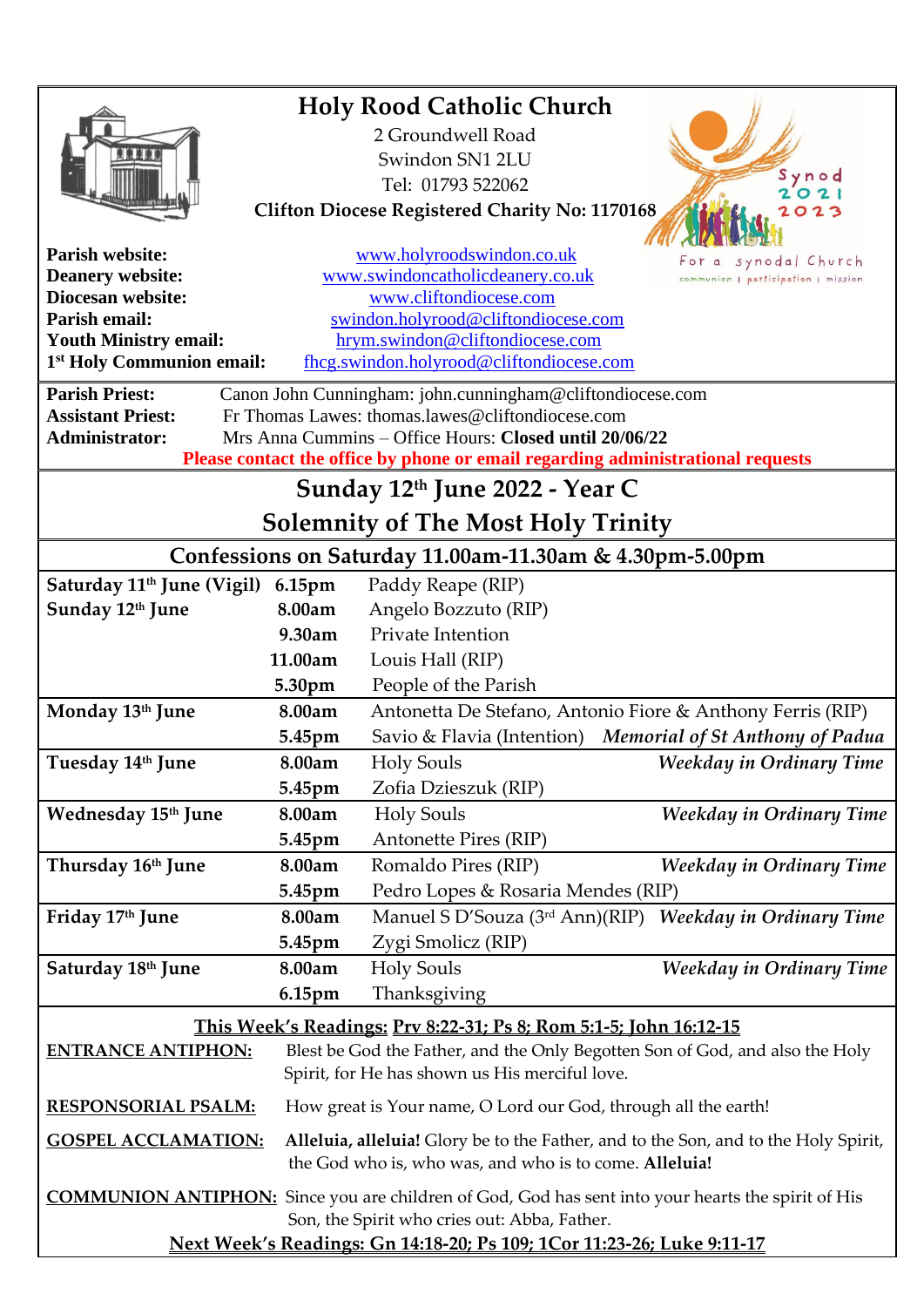**Office Closed** until Monday 20<sup>th</sup> June.

**Second Collection** this weekend is for World Communications Sunday. Next weekend is for Day for Life.

**Children's Liturgy** resumes at 9.30am Mass on Sunday 12th June after the half term holidays. Please arrive in good time to register your child, and please remember to come with them if you are asked to, or if you miss registration

**Missio Red Boxes:** The treasurer will be available at Masses over the week-end of July 16th/17th, he will be pleased to empty your boxes and / or take contactless payments - if you need your red box collected please email him on [eric.holliday@cliftondiocese.com](mailto:eric.holliday@cliftondiocese.com) In 2021, Holy Rood red box collections and direct giving to Missio came to £3677.07. This helps support the work of people like Sr Mary of the sisters of St Joseph, Director of Pirimiti Hospital in Malawi and many other projects - it makes a difference - thank you all. You can find out more about Missio, Pope Francis's charity for world mission, at<https://missio.org.uk/about-missio/>

**Job Opportunity at Holy Rood** – Youth Worker Role part-time, 25 hours a week, £11-£12 per hour depending on experience. Purpose of role: to develop Youth Ministry provision in Holy Rood parish. To communicate the Gospel message to young people within the church and local catholic schools, and to extensively increase opportunities for young people to be involved in the Catholic Church and to grow in the Catholic faith. If you have Youth work experience and a relevant qualification, or are currently working towards one, and are interested in working with our children and young people, spreading the good news of the gospel, then we would like to hear from you. Further details and an application form are available from the Office, or download them from our website. [Youth Ministry | Holy Rood Church, Swindon \(holyroodswindon.co.uk\)](https://eur02.safelinks.protection.outlook.com/?url=https%3A%2F%2Fwww.holyroodswindon.co.uk%2Fyouth-ministry&data=05%7C01%7Cswindon.holyrood%40cliftondiocese.com%7Ca9e74a0c9d8c4e56555208da42d98795%7Cf10b8f13604e4fa29e1204a7fad22e94%7C0%7C0%7C637895799552873662%7CUnknown%7CTWFpbGZsb3d8eyJWIjoiMC4wLjAwMDAiLCJQIjoiV2luMzIiLCJBTiI6Ik1haWwiLCJXVCI6Mn0%3D%7C3000%7C%7C%7C&sdata=or3mWJhL1NpsEBUhRXa0yEj23x7P2Ww07yYhF%2BxVK1k%3D&reserved=0) Closing date for applications: 15th July 2022

**On Fire! Conference:** A two-day conference for Catholic adults to regenerate the spirit of evangelisation in the UK. Takes place at Durham University over the weekend of 9-11 September 2022. A great line-up of speakers, workshops and meals included in the conference fee; and reasonably priced accommodation also available at the university colleges. Bookings for rooms will close at the end of this month, so hurry and book your place today! For more details and to book, please visit [https://youngcatholicadultnetwork.uk/event/on-fire-conference](https://eur02.safelinks.protection.outlook.com/?url=https%3A%2F%2Fyoungcatholicadultnetwork.uk%2Fevent%2Fon-fire-conference&data=05%7C01%7Cswindon.holyrood%40cliftondiocese.com%7C54c27b009dac4a52720708da3832942a%7Cf10b8f13604e4fa29e1204a7fad22e94%7C0%7C0%7C637884087123550524%7CUnknown%7CTWFpbGZsb3d8eyJWIjoiMC4wLjAwMDAiLCJQIjoiV2luMzIiLCJBTiI6Ik1haWwiLCJXVCI6Mn0%3D%7C3000%7C%7C%7C&sdata=tL5sPR%2Fbk4RiTr116QVeBrXTPm5Q35Y48tpkixoGN2M%3D&reserved=0) Transport will be organised from Clifton. Please contact Neil [neilpeixoto@hotmail.co.uk](mailto:neilpeixoto@hotmail.co.uk) or Rina [rina@youngcatholicadultnetwork.uk](mailto:rina@youngcatholicadultnetwork.uk) to register interest.

**The paradox of abundance** Over 800 million people go hungry each day. Yet the world produces over 4 billion tons of food and we only need 3.7 billion tons to feed everyone. From all this food produced, a third is wasted. St John Paul II called this 'the paradox of abundance.' Clearly the currently global food system is not working. But as Pope Francis said, "Each of us has a role to play in transforming food systems for the benefit of people and the planet." Let's respond to his call! CAFOD's new campaign is called Fix the Food System. See [www.cafod.org.uk/food](https://eur02.safelinks.protection.outlook.com/?url=http%3A%2F%2Fwww.cafod.org.uk%2Ffood&data=05%7C01%7Cswindon.holyrood%40cliftondiocese.com%7Cdc98574291cf46f7d74a08da38166a65%7Cf10b8f13604e4fa29e1204a7fad22e94%7C0%7C0%7C637883966168429919%7CUnknown%7CTWFpbGZsb3d8eyJWIjoiMC4wLjAwMDAiLCJQIjoiV2luMzIiLCJBTiI6Ik1haWwiLCJXVCI6Mn0%3D%7C3000%7C%7C%7C&sdata=G%2FtIKIl4qoM4oxmGX8WHzYD%2BLgU6djx8Zu%2BSmGk1FXQ%3D&reserved=0) for more information, including an invitation for parish groups to learn about the impact of our food with our *Fix the Food System: a 7-station journey* resource.

We continue to remember all those who are unwell and those who have died, in our prayers.